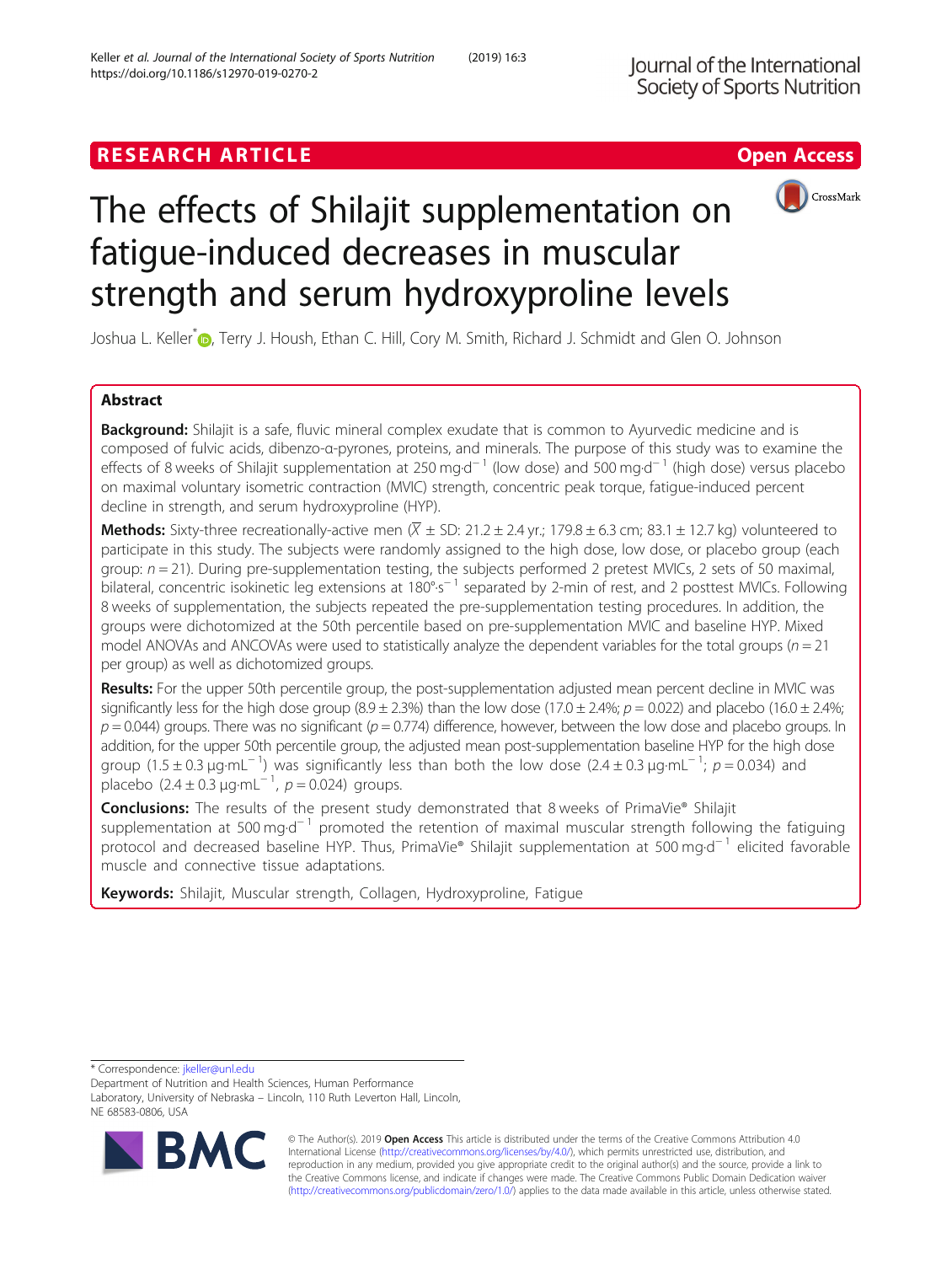## Background

Nutritional supplements that contain ingredients from traditional Ayurvedic medicine have garnered substantial interest related to muscle function and connective tissue health [\[1](#page-8-0)–[3\]](#page-8-0). Shilajit is a rock exudate found in the sedimentary rocks of Himalayan, Altai, and other mountain ranges. It is regarded as a maharasa (super-vitalizer) in Ayurveda. It contains fulvic acids as the main components along with free and conjugated dibenzo-α-pyrones (DBPs; Urolithins) and more than 40 minerals and is included as an ingredient in a number of currently available nutritional supplements [\[4](#page-8-0)]. Recent studies have reported that supplementation with a purified, organic form of Shilajit (PrimaVie® Shilajit) increased adenosine triphosphate (ATP) availability via improved mitochondrial function in mice [[5\]](#page-8-0) and increased free testosterone, total testosterone, and dehydroepiandrosterone by 19–31% in healthy men [\[6\]](#page-8-0), which promotes increases in lean mass and muscular strength [[1,](#page-8-0) [7](#page-8-0), [8\]](#page-8-0). Thus, Shilajit supplementation may have a beneficial effect on exercise performance by enhancing fatigue-related metabolic characteristics and, potentially, increasing muscle mass and strength.

Recently, Das et al. [\[1\]](#page-8-0) reported that consuming 500 mg·d<sup>-1</sup> of PrimaVie® Shilajit for 8 weeks upregulated extracellular matrix (ECM)-related gene expression, which promotes collagen and connective tissue integrity. Collagen is an abundant (30% of all protein in the human body) structural protein, which is found in tissues such as bone, tendons, ligaments, and muscle. Furthermore, collagen serves as a major component of the endomysium and is involved in the transmission of force generated by skeletal muscle [[9](#page-8-0)]. Collagen degradation has been examined as a possible

explanation for bone [\[10\]](#page-8-0), tendon [\[11\]](#page-8-0), and muscle -related injuries [\[12](#page-8-0)]. The amino acid hydroxyproline (HYP) is commonly used as an indirect biomarker of collagen degradation and the integrity of connective tissue following high-intensity exercise [\[11,](#page-8-0) [13](#page-8-0)–[16\]](#page-8-0). Therefore, the purpose of the current study was to examine the effects of 8 weeks of Shilajit supplementation at 250 mg·d<sup>-1</sup> (low dose) and  $500 \text{ mg} \cdot d^{-1}$  (high dose) versus placebo on maximal voluntary isometric contraction (MVIC) strength, concentric peak torque, fatigue-induced percent decline in strength, and serum HYP. Based on previous findings [\[1,](#page-8-0) [6](#page-8-0), [16](#page-8-0)] it was hypothesized that the high dose of PrimaVie® Shilajit would improve all indicators of muscular strength and collagen degradation compared to both the low dose and placebo.

## Methods

#### Study design

The present double-blind, placebo-controlled study followed the timeline in Fig. 1. The total sample  $(n = 63)$ was randomized into three supplement groups: low dose Shilajit ( $n = 21$ ); high dose Shilajit ( $n = 21$ ); and placebo  $(n = 21)$ . The subjects visited the laboratory on seven occasions including a familiarization visit, two testing visits, and four fasting blood draws. The blood draws were used to determine serum levels of HYP as an indicator of collagen degradation. The testing visits included pre- and post-fatigue measurements of bilateral, leg extension MVIC torque values. The fatiguing protocol involved two sets of 50 maximal, bilateral, concentric, isokinetic leg extension muscle actions at  $180^\circ \cdot s^{-1}$  separated by two minutes of rest. The two testing visits were separated by eight weeks of supplementation (Fig. 1).

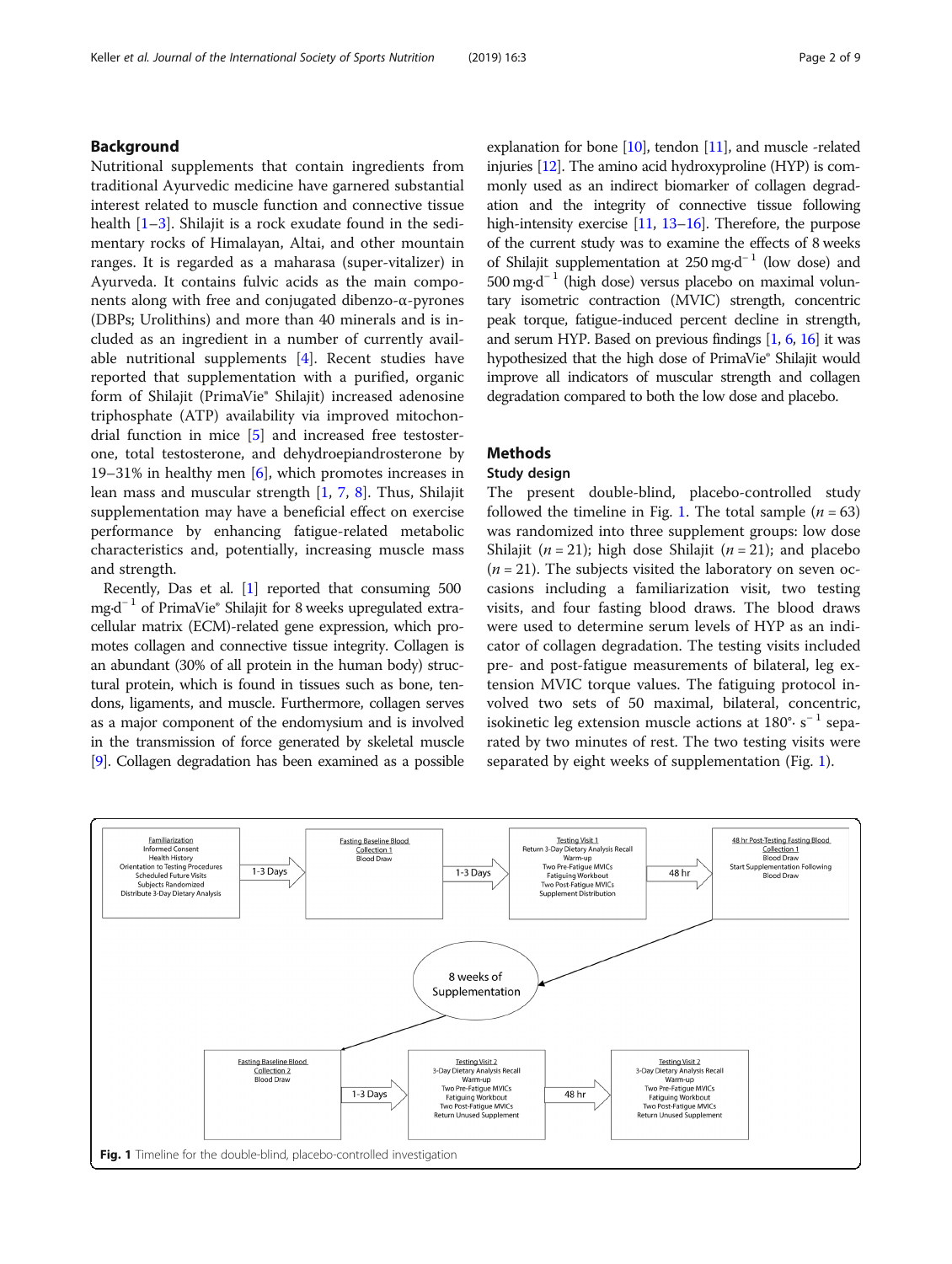#### Subjects

Sixty-three recreationally trained [[17\]](#page-8-0) men  $(X \pm SD)$ :  $21.2 \pm 2.4$  yr;  $179.8 \pm 6.3$  cm;  $83.1 \pm 12.7$  kg) volunteered to participate in this study. The study was approved by The University of Nebraska Institutional Review Board for Human Subjects (IRB Approval #: 20171117645FB). Prior to testing all the subjects gave written Informed Consent and completed a health history questionnaire. The subjects in this study were involved in recreational sports such as rugby, basketball, softball, and flag-football and had no known cardiovascular, pulmonary, metabolic, or musculoskeletal diseases.

## Supplement and supplementation

The subjects ingested a low dose  $(250 \text{ mg} \cdot \text{d}^{-1})$  in one capsule) of PrimaVie® Shilajit (Natreon Inc., New Brunswick, NJ), a high dose  $(500 \text{ mg} \cdot \text{d}^{-1})$  in one capsule) of PrimaVie® Shilajit, or a placebo for eight weeks. Prima-Vie® Shilajit is a purified and standardized form of Shilajit, which is composed of ≥50.0% fulvic acid as well as 10% of free DBP and DBP conjugated with chromoproteins. All capsules were identical in size and appearance.

#### Procedures

#### Familiarization visit

During the familiarization visit, the subjects performed submaximal (50–70% effort) and maximal, bilateral, isometric leg extension muscle actions as well as submaximal and maximal, bilateral, concentric, isokinetic (180°· s<sup>-1</sup>) leg extension muscle actions. All muscle actions were performed on a calibrated Cybex 6000 isokinetic dynamometer (Cybex International Inc. Medway, MA). Following the orientation, the subjects scheduled their first testing visit and were instructed to record their diet (MyFitnessPal, Inc.) during the three days before their scheduled testing visit 1. The subjects scheduled their first fasting (12-h overnight fast) baseline blood draw prior to their scheduled testing visit 1. The subjects were instructed to refrain from exercise for 48-h prior to testing visit 1.

#### Testing visit 1

All testing visits were scheduled before noon, and upon arrival, each subject returned their 3-day dietary recall. The subjects performed a standard warm-up of 10 bilateral, isokinetic (180°· s<sup>-1</sup>) leg extension muscle actions at a self-selected intensity of approximately 50–70% effort. Following 2 min of rest, the subjects performed 2, 6 s pretest MVICs at a knee joint angle of 120° (where 180° corresponds to full leg extension at the knee). Following the determination of MVIC, the subjects completed a fatiguing protocol that consisted of 2 bouts of 50 consecutive maximal, bilateral, concentric, isokinetic leg extension muscle actions separated by 2 min of rest. Each concentric muscle action was performed through a 90° range of motion (90° to 180° of leg extension). Thus, a total of 100 maximal, bilateral, concentric, isokinetic leg extension muscle actions were completed within a 5 min period. Following the fatiguing protocol, the subjects completed 2, 6 s posttest MVICs utilizing the same procedures as the pretest MVIC trial. Following the testing visit 1 exercise procedures, the subjects completed a fasted (12 h overnight) 48-h post-exercise blood draw. In addition, the subjects were instructed not to perform additional exercise between the testing visit 1 and the 48-h post-exercise blood draw visit.

#### 48-h post-exercise blood draw visit

Upon arrival, the subjects confirmed adherence to the overnight fast as well as no additional exercise since testing visit 1. Following confirmation, a fasted blood sample was collected, and the subjects started supplementation. The subjects were then instructed to take the supplement once daily for 8 weeks (56 days) and to maintain their typical exercise and dietary habits.

#### 8 weeks Shilajit supplementation

Throughout the 8 weeks of Shilajit supplementation, the subjects were contacted biweekly to promote adherence to supplementation as well as to ensure they experienced no adverse effects possibly related to the supplement. During the last week of supplementation, the subjects scheduled the post-supplementation baseline blood draw visit as well as testing visit 2. The subjects were reminded to fast overnight prior to the post-supplementation baseline blood collection visit, to avoid performing any exercise 48-h prior to testing visit 2, and to record their diet for 3 days before testing visit 2.

#### Testing visit 2

Following the 8 weeks of Shilajit supplementation and the post-supplementation baseline blood draw visit, the subjects returned to the laboratory and provided their 3-day dietary analysis. The subjects then repeated the same testing procedures as testing visit 1. Following the completion of all testing procedures, the subjects were scheduled for their 48-h post-exercise blood collection. Again, the subjects were instructed not to exercise and to complete an overnight 12-h fast prior to the 48-h post-exercise blood draw. Furthermore, the subjects returned any remaining supplement, so that adherence could be documented.

## Determination of strength, percent decline, and collagen degradation

During testing visits 1 and 2, concentric peak torque, MVIC, percent decline in MVIC, and percent decline in peak torque were determined. For concentric peak torque, the mean of the first five repetitions of the first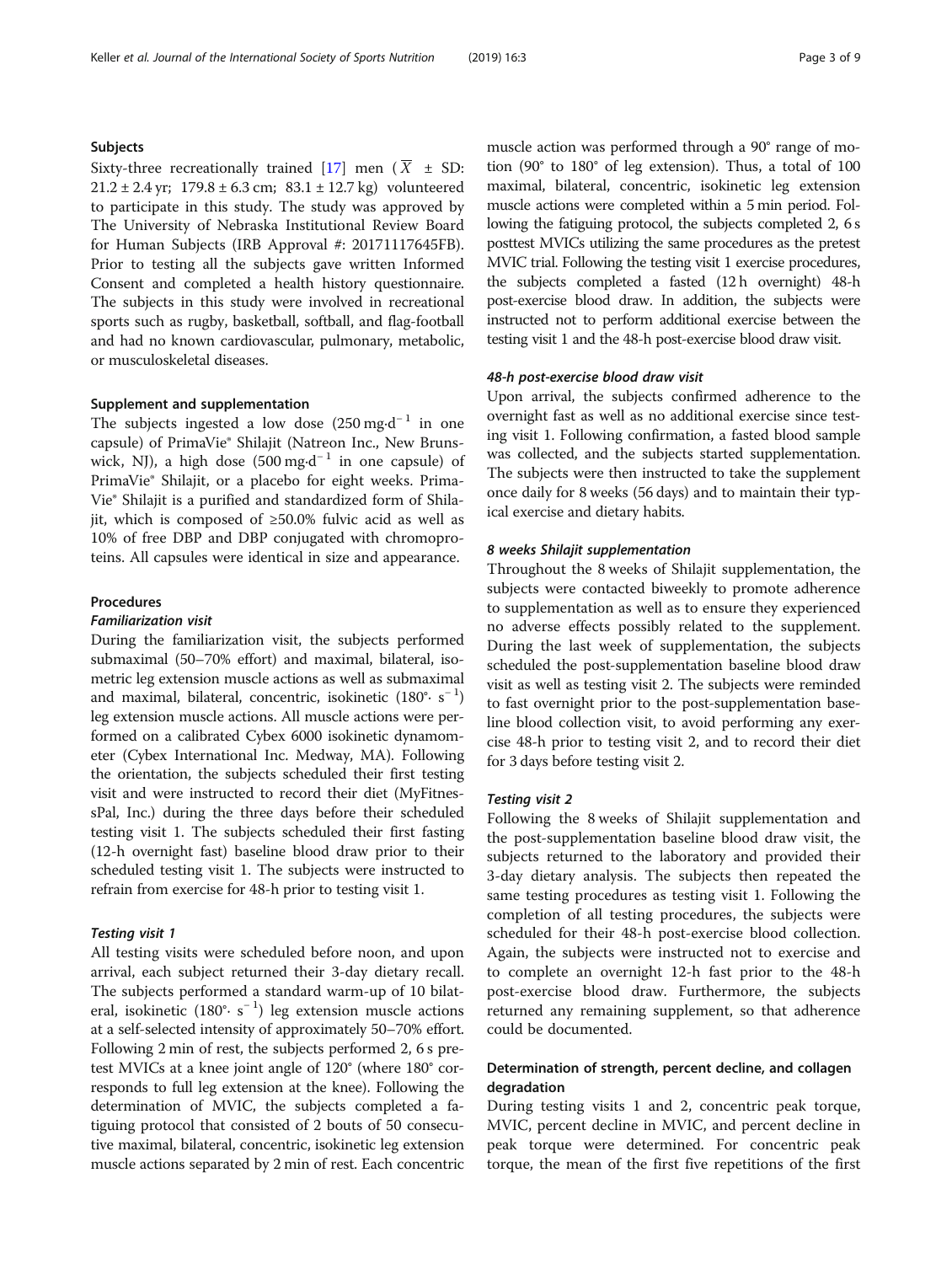bout of 50 maximal, bilateral, concentric isokinetic leg extension muscle actions was defined as pretest concentric peak torque, and the mean of the last five repetitions of the second bout of 50 maximal, bilateral, concentric isokinetic leg extension muscle actions was defined as posttest concentric peak torque. In addition, pretest MVIC and posttest MVIC were defined as the greatest torque produced during the 2 MVIC muscle actions for each test. Furthermore, percent decline in MVIC and percent decline in peak torque were determined with the following equations:

Percent Decline = 
$$
\frac{Pretest MVIC - Posttest MVIC}{Pretest MVIC} * 100
$$

\nPercent Decline = 
$$
\frac{Pretest \text{ Peak Torque} - Posttest \text{Peak Torque}}{Pretest \text{ Peak Torque}} * 100.
$$

Each subject provided 8 mL of whole blood from the antecubital vein at pre-supplementation baseline and 48 h post-exercise as well as at post-supplementation baseline and 48 h post-exercise. Thus, there was a total of 252 (4 samples per subject) blood samples. Following the blood draws, the samples were each centrifuged and stored at − 80 °C. Subsequently, 100 μL of each individual sample was aliquoted into 2 mL screw cap tubes and prepared for the tandem technique of high-performance liquid chromatography mass spectrometry. Furthermore, the column used was ACCQ-TAG Ultra C18 1.7 μm,  $2.1 \times 100$  mm, with mobile phase A, 100% Eluent A, mobile phase B, 10:90 Eluent B: Milli-Q water, mobile phase C, Milli-Q water, and mobile phase D, 100% Eluent B. The flow rate was at 0.7 mL/min, the column oven was at  $45^{\circ}$ C, and the runtime was 13 min per sample. Standard curves were used to calculate the concentration of HYP in the samples from the peak area detected, using the following formula:

Serum HYP Concentration  $(\mu g \cdot mL^{-1}) = (peak \ area \ HYP) /$  $(peak \ area \ internal \ standard)$ • (Volume of internal standard•concentration of internal standard spike)/ (slope from the standard curve•(molecular weight HYP)/1000/volume of starting materal  $\rangle$ 

#### Statistical analyses

Test-retest reliability for MVIC, concentric peak torque, and baseline HYP were examined for the pre-test, pre-supplementation versus pre-test, post-supplementation measurements. Repeated measures ANOVAs were used to evaluate systematic error, and the 2,k model [[18](#page-8-0)] was used to determine the intraclass correlation coefficient (ICC) and standard error of the measurements (SEM).

Each dependent variable (MVIC, concentric peak torque, and HYP levels) was statistically analyzed using a 3 (Group: Low Dose, High Dose, Placebo)  $\times$  2 (Visit: Testing Visit 1, Testing Visit  $2 \times 2$  (Fatigue: Pretest, Posttest) mixed factorial ANOVA to examine mean differences for absolute values. In addition, ANCOVA was used to examine postsupplementation differences between groups for percent decline in MVIC, percent decline in peak torque, percent change in baseline to 48-h post-exercise HYP levels, and percent change in baseline HYP levels covarying for pre-supplementation values [\[19](#page-8-0), [20\]](#page-8-0). Furthermore, paired t-tests were used to examine pre-supplementation versus post-supplementation for total caloric intake, carbohydrates, proteins, and fats.

Additional analyses were performed separately for sub-samples of each group that were dichotomized at the 50th percentile (median) for pre-supplementation MVIC, concentric peak torque, and baseline HYP levels. For each dependent variable, a 3 (Group: Low Dose, High Dose, Placebo)  $\times$  2 (Visit: Testing Visit 1, Testing Visit  $2) \times 2$  (Fatigue: Pretest, Posttest) mixed factorial ANOVA was used to examine mean differences in absolute values separately for the upper 50th percentile sub- sample ( $n = 10$  per group for each dependent variable) and the lower 50th percentile sub-sample  $(n = 11$  per group for each dependent variable). For each sub-sample, ANCOVAs were used to examine post-supplementation differences between groups for percent decline in MVIC, percent decline in peak torque, percent change in baseline to 48 h post-exercise HYP levels, and baseline HYP levels covaried for pre-supplementation values.

Therefore, a total of nine mixed factorial ANOVAs and twelve ANCOVAs were used to examine mean differences in MVIC, concentric peak torque, percent decline in MVIC, percent decline in concentric peak torque, and HYP levels. Furthermore, significant interactions were decomposed with follow-up repeated measures ANOVAs and independent or paired samples t-tests. Greenhouse-Geisser corrections were applied when sphericity was not met according to Maulchy's Test of Sphericity, and effect sizes were calculated for each comparison. Specifically, partial eta squared  $(\eta_p^2)$ for each ANOVA and Cohen's d for each Student's t-test were calculated. All data are presented mean ± standard error of the mean. In addition, all statistical analyses were performed using IBM SPSS v. 25 (Armonk, NY) and an alpha of  $p < 0.05$  was considered statistically significant for all comparisons.

#### Results

#### Test-retest reliability

Test-retest reliability was quantified using the 2,k model of Weir [\[18](#page-8-0)] for mean differences (systematic error), ICCs, and SEM measured pre-supplementation versus post supplementation (8 weeks apart) from the placebo group ( $n = 21$ ). There was no significant mean difference for test versus retest for MVIC  $(X \pm SD = 366.3 \pm 81.8 \text{ Nm}$  versus  $346.0 \pm$ 63.6 Nm;  $p = 0.108$ ) or concentric peak torque  $(236.9 \pm 56.3)$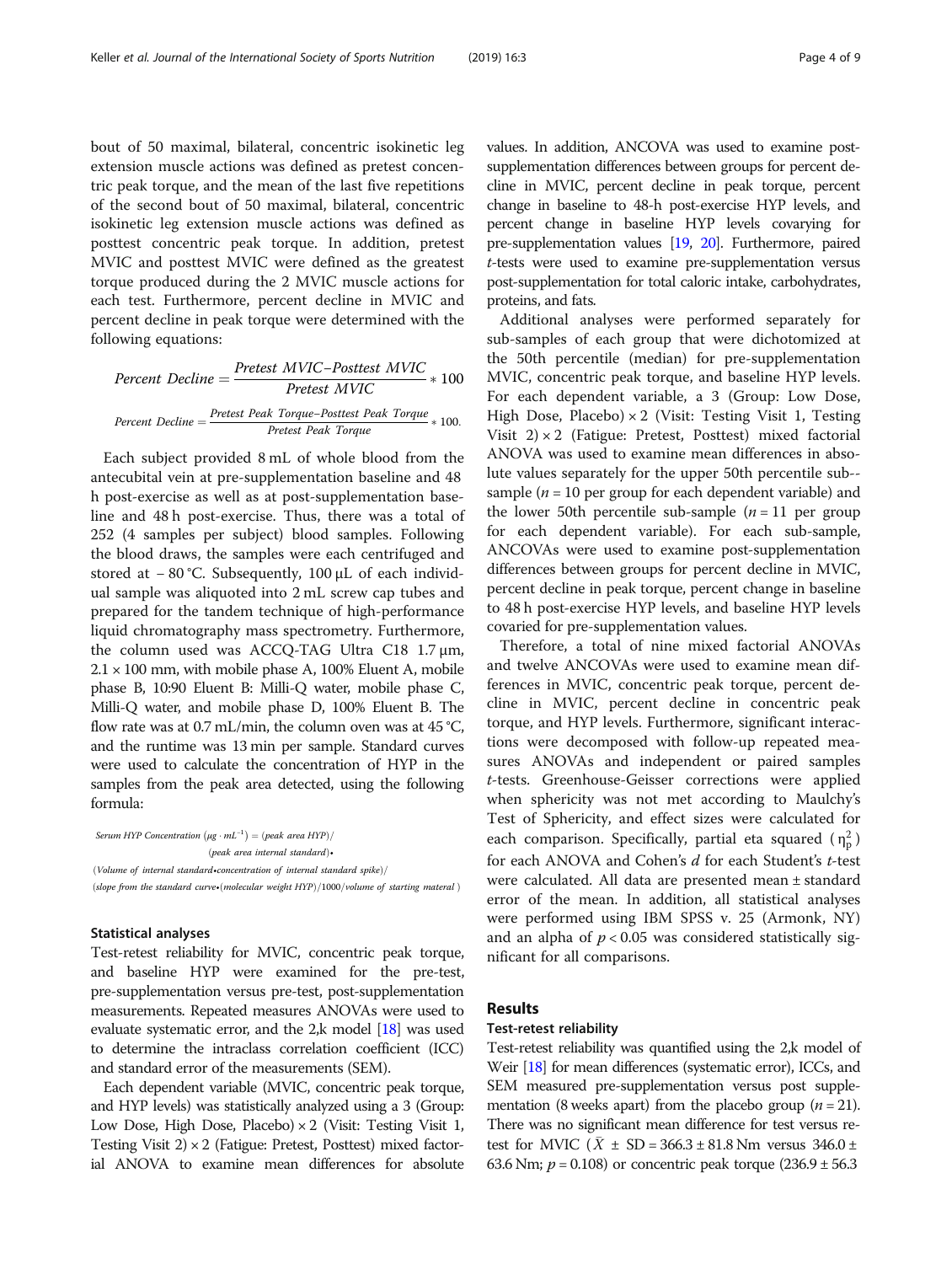Nm versus  $246.1 \pm 42.9$  Nm;  $p = 0.415$ ). The ICC and SEM values for MVIC and concentric peak torque were 0.75 and 52.1 Nm and 0.66 and 41.5 Nm, respectively. Test-retest reliability for HYP was determined from the baseline HYP values measured pre-supplementation versus post-supplementation (8 weeks apart) for the placebo group ( $n = 21$ ). There was no significant mean difference for test versus retest for baseline HYP ( $\overline{X} \pm SD = 2.1 \pm$ 0.90 μg·mL<sup>-1</sup> versus  $2.1 \pm 0.85$  μg·mL<sup>-1</sup>;  $p = 0.622$ ) the ICC = 0.58, and the SEM =  $0.81 \mu g \cdot mL^{-1}$ .

#### Adverse events, dietary analyses, and subject adherence

There were no reported adverse events during the course of this study. In addition, there were no significant ( $p > 0.05$ ) differences for the dietary analyses of total caloric, carbohydrate, protein, or fat intake for pre-supplementation versus post-supplementation or between groups. Based on the number of capsules taken over the 8-week supplementation period, subject adherence was 95% (53 out of 56 capsules), 95% (53 out of 56 capsules), and 96%

**Table 1** Descriptive Characteristics  $(\overline{X} \pm SD)$ 

(54 out of 56 capsules) for the low dose, high dose, and placebo groups, respectively.

## Absolute MVIC values and percent decline in MVIC Total Group ( $n = 63$ ; 21 per group)

Table 1 provides the  $\overline{X}$ ±SD values for the total group and subgroups for each dependent variable in the present study, There was only a significant ( $p = 0.005$ ,  $\eta_p^2 = 0.122$ ) main effect for Fatigue (collapsed across Group and Visit), and thepairwise comparison indicated that Pretest MVIC  $(341.8 \pm 8.3 \text{ Nm})$  was significantly  $(p = 0.005; d = 0.27)$ greater than Posttest MVIC  $(323.8 \pm 8.3 \text{ Nm})$ .

The 1-way ANCOVA and pairwise comparisons indicated that the adjusted mean post-supplementation percent decline in MVIC was significantly ( $p = 0.021$ ;  $d = 0.42$ ) less for the high dose  $(9.1 \pm 2.0\%)$  than the low dose  $(15.7 \pm 2.0\%)$ .

#### Upper 50th percentile (n = 30; 10 per group)

There was only a significant ( $p < 0.001$ ,  $\eta_p^2 = 0.434$ ) main effect for Fatigue (collapsed across Group and Visit), and

|                              | Pre-Supplementation |                  |                  | Post-Supplementation |                  |                  |
|------------------------------|---------------------|------------------|------------------|----------------------|------------------|------------------|
|                              | Total               | Upper            | Lower            | Total                | Upper            | Lower            |
| MVIC (Nm)                    |                     |                  |                  |                      |                  |                  |
| Low Dose                     | $376.1 \pm 79.1$    | $447.3 \pm 45.8$ | $311.5 \pm 30.9$ | $360.6 \pm 95.3$     | $431.9 \pm 54.2$ | $295.8 \pm 76.3$ |
| High Dose                    | $366.0 \pm 53.5$    | $409.8 \pm 44.2$ | $326.3 \pm 18.0$ | $335.3 \pm 53.0$     | $351.6 \pm 59.7$ | $320.5 \pm 43.7$ |
| Placebo                      | $366.3 \pm 81.8$    | $431.7 \pm 60.5$ | $306.8 \pm 43.8$ | $346.8 \pm 63.6$     | $370.4 \pm 50.8$ | $325.3 \pm 68.5$ |
| % Decline MVIC               |                     |                  |                  |                      |                  |                  |
| Low Dose                     | $16.5 \pm 9.5$      | $19.8 \pm 9.1$   | $14.1 \pm 9.5$   | $16.0 \pm 12.2$      | $18.2 \pm 9.8$   | $14.0 \pm 14.1$  |
| High Dose                    | $14.1 \pm 9.4$      | $16.6 \pm 10.8$  | $11.8 \pm 7.6$   | $9.0 \pm 6.9$        | $9.0 \pm 7.5$    | $9.1 \pm 6.6$    |
| Placebo                      | $13.0 \pm 10.1$     | $12.4 \pm 10.0$  | $14.2 \pm 11.1$  | $14.2 \pm 6.9$       | $14.8 \pm 6.2$   | $13.8 \pm 7.8$   |
| Peak Torque (Nm)             |                     |                  |                  |                      |                  |                  |
| Low Dose                     | $224.5 \pm 49.0$    | $267.4 \pm 24.0$ | $185.6 \pm 28.0$ | $253.0 \pm 48.8$     | $274.2 \pm 28.6$ | $233.7 \pm 56.3$ |
| High Dose                    | $231.8 \pm 42.5$    | $266.3 \pm 20.3$ | $200.5 \pm 31.1$ | $240.2 \pm 43.4$     | $264.0 \pm 31.2$ | $218.7 \pm 42.7$ |
| Placebo                      | $236.9 \pm 56.3$    | $283.3 \pm 36.4$ | $194.8 \pm 32.1$ | $246.1 \pm 42.9$     | $254.5 \pm 43.2$ | $238.5 \pm 43.2$ |
| % Decline Peak Torque        |                     |                  |                  |                      |                  |                  |
| Low Dose                     | $44.6 \pm 15.0$     | $46.9 \pm 16.6$  | $42.5 \pm 13.8$  | $51.5 \pm 15.5$      | $49.3 \pm 15.7$  | $53.4 \pm 15.9$  |
| High Dose                    | $42.0 \pm 16.8$     | $41.2 \pm 19.4$  | $42.7 \pm 15.0$  | $46.5 \pm 16.5$      | $50.0 \pm 13.2$  | $43.4 \pm 19.2$  |
| Placebo                      | $38.1 \pm 18.9$     | $42.2 \pm 19.6$  | $34.4 \pm 18.3$  | $41.2 \pm 16.4$      | $50.6 \pm 15.6$  | $39.7 \pm 18.1$  |
| $HYP$ ( $\mu$ g·m $L^{-1}$ ) |                     |                  |                  |                      |                  |                  |
| Low Dose                     | $2.25 \pm 1.1$      | $3.11 \pm 0.9$   | $1.48 \pm 0.3$   | $1.89 \pm 0.8$       | $2.38 \pm 0.9$   | $1.45 \pm 0.5$   |
| High Dose                    | $2.26 \pm 0.8$      | $2.87 \pm 0.9$   | $1.70 \pm 0.1$   | $1.66 \pm 0.7$       | $1.50 \pm 0.6$   | $1.81 \pm 0.8$   |
| Placebo                      | $2.12 \pm 0.9$      | $2.80 \pm 0.8$   | $1.50 \pm 0.3$   | $2.02 \pm 0.9$       | $2.40 \pm 0.9$   | $1.68 \pm 0.6$   |
| % Change HYP                 |                     |                  |                  |                      |                  |                  |
| Low Dose                     | $9.63 \pm 27.8$     | $11.5 \pm 34.0$  | $7.2 \pm 23.3$   | $20.3 \pm 70.2$      | $5.5 \pm 65.2$   | $32.9 \pm 78.9$  |
| High Dose                    | $15.6 \pm 32.9$     | $23.6 \pm 33.8$  | $4.8 \pm 31.3$   | $24.0 \pm 62.1$      | $39.8 \pm 83.1$  | $11.2 \pm 33.2$  |
| Placebo                      | $17.2 \pm 47.7$     | $4.3 \pm 35.7$   | $41.1 \pm 50.7$  | $29.7 \pm 92.0$      | $0.81 \pm 57.6$  | $60.7 \pm 115.7$ |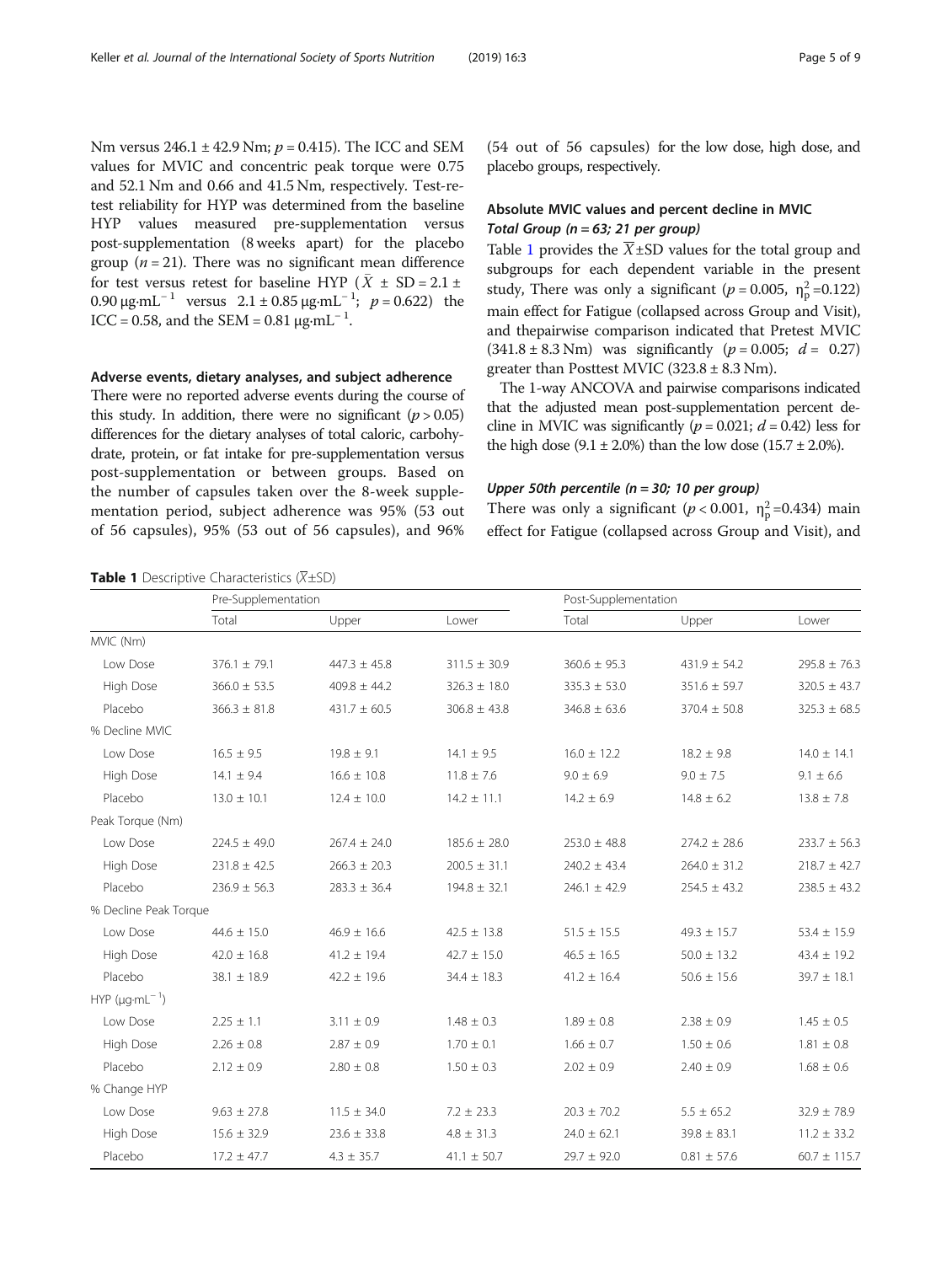The 1-way ANCOVA and pairwise comparisons indicated that the post-supplementation adjusted mean percent decline in MVIC was significantly ( $p = 0.022$ ;  $d = 1.09$  and 0.044;  $d = 0.95$ ) less for the high dose group  $(8.9 \pm 2.3\%)$ than the low dose  $(17.0 \pm 2.4\%)$  and placebo  $(16.0 \pm 2.4\%)$ groups. There was no significant  $(p = 0.774)$  difference, however, between the low dose and placebo groups (Fig. 2).

## Lower 50th percentile ( $n = 33$ ; 11 per group)

There was no significant ( $p = 0.825$ ,  $n_p^2 = 0.013$ ) 3-way interaction or any significant 2-way interaction ( $p = 0.992$ ,  $\eta_{\rm p}^2$  < 0.001;  $p = 0.494$ ,  $\eta_{\rm p}^2$  = 0.046;  $p = 0.154$ ,  $\eta_{\rm p}^2$  = 0.117) or significant ( $p = 0.267$ ,  $\eta_{\rm p}^2 = 0.084$ ) main effect for Group.

The 1-way ANCOVA indicated that there was no a significant ( $p = 0.853$ ,  $\eta_p^2 = 0.001$ ) difference between groups for pre-supplementation or adjusted post-supplementation  $(p = 0.445; \eta_{\rm p}^2 = 0.054)$  for percent decline in MVIC.

## Absolute concentric peak torque and percent decline in concentric peak torque

Total Group ( $n = 63$ ; 21 per group)

There was no significant ( $p = 0.185$ ,  $\eta_p^2 = 0.055$ ) 3-way or 2-way interactions containing Group ( $p = 0.582$ ,  $\eta_{\rm p}^2 = 0.018$ ;  $p = 0.524$ ,  $\eta_{\rm p}^2 = 0.021$ ) or significant ( $p = 0.572$ ,  $\eta_{\rm p}^2 = 0.018$ ) main effect for Group.

The 1-way ANCOVA indicated there was no significant ( $p = 0.274$ ;  $\eta_p^2 = 0.043$ ) difference between groups for the adjusted (covaried for pre-supplementation values)



mean post-supplementation percent decline in concentric peak torque.

#### Upper 50th percentile (n = 30; 10 per group)

For the low dose, there was no significant  $(267.4 \pm 7.6 \text{ vs.})$ 274.2 ± 9.0 Nm;  $p = 0.051$ ,  $d = 0.26$ ) difference between pre-fatigue, pre-supplementation, peak, concentric torque and pre-fatigue, post-supplementation, peak, concentric torque. For the high dose group, the follow-up analyses indicated that there was no significant  $(p < 0.05)$  2-way interaction or main effect related to fatigue. For the placebo group, pre-fatigue, pre-supplementation, concentric, peak torque was significantly  $(283.3 \pm 11.5 \text{ vs. } 254.5 \pm 13.7)$ Nm;  $p = 0.008$ ,  $d = 0.72$ ) greater than pre-fatigue, post-supplementation, peak, concentric torque.

The 1-way ANCOVA indicated that there was no significant ( $p = 0.286$ ;  $\eta_p^2 = 0.092$ ) difference between groups for the adjusted (covaried for pre-supplementation values) mean post-supplementation percent decline in concentric peak torque.

## Lower 50th percentile ( $n = 33$ ; 11 per group)

There was no significant ( $p = 0.349$ ,  $\eta_p^2 = 0.068$ ) 3-way or 2-way interaction containing Group or main effect  $(p = 0.126; \eta_p^2 = 0.129)$  for Group.

The 1-way ANCOVA indicated that was no significant ( $p = 0.841$ ;  $\eta_p^2 = 0.0012$ ) difference between groups for the adjusted (covaried for pre-supplementation values) mean post-supplementation percent decline in concentric peak torque.

## Absolute baseline HYP and percent change in HYP Total Group ( $n = 63$ ; 21 per group)

There was no significant ( $p = 0.345$ ,  $\eta_{p}^{2} = 0.035$ ) 3-way or 2-way interaction as well as no main effects.

The 1-way ANCOVA indicated that there was as no significant ( $p = 0.945$ ;  $\eta_p^2 = 0.002$ ) difference between groups for the adjusted (covaried for pre-supplementation values) mean post-supplement percent decline in HYP. An additional 1-way ANCOVA indicated that there was no difference ( $p = 0.252$ ,  $\eta_p^2 = 0.046$ ) between groups for the adjusted (covaried for pre-supplementation values) mean post-supplementation Baseline HYP levels.

#### Upper 50th percentile (n = 30; 10 per group)

There was no significant ( $p = 0.256$ ,  $\eta_p^2 = 0.096$ ) 3-way or 2-way interaction as well as no main effects.

The 1-way ANCOVA indicated that there was no significant ( $p = 0.453$ ;  $\eta_p^2 = 0.022$ ) difference between groups for the adjusted (covaried for pre-supplementation values) mean post-supplementation percent decline in HYP. An additional 1-way ANCOVA and pairwise comparisons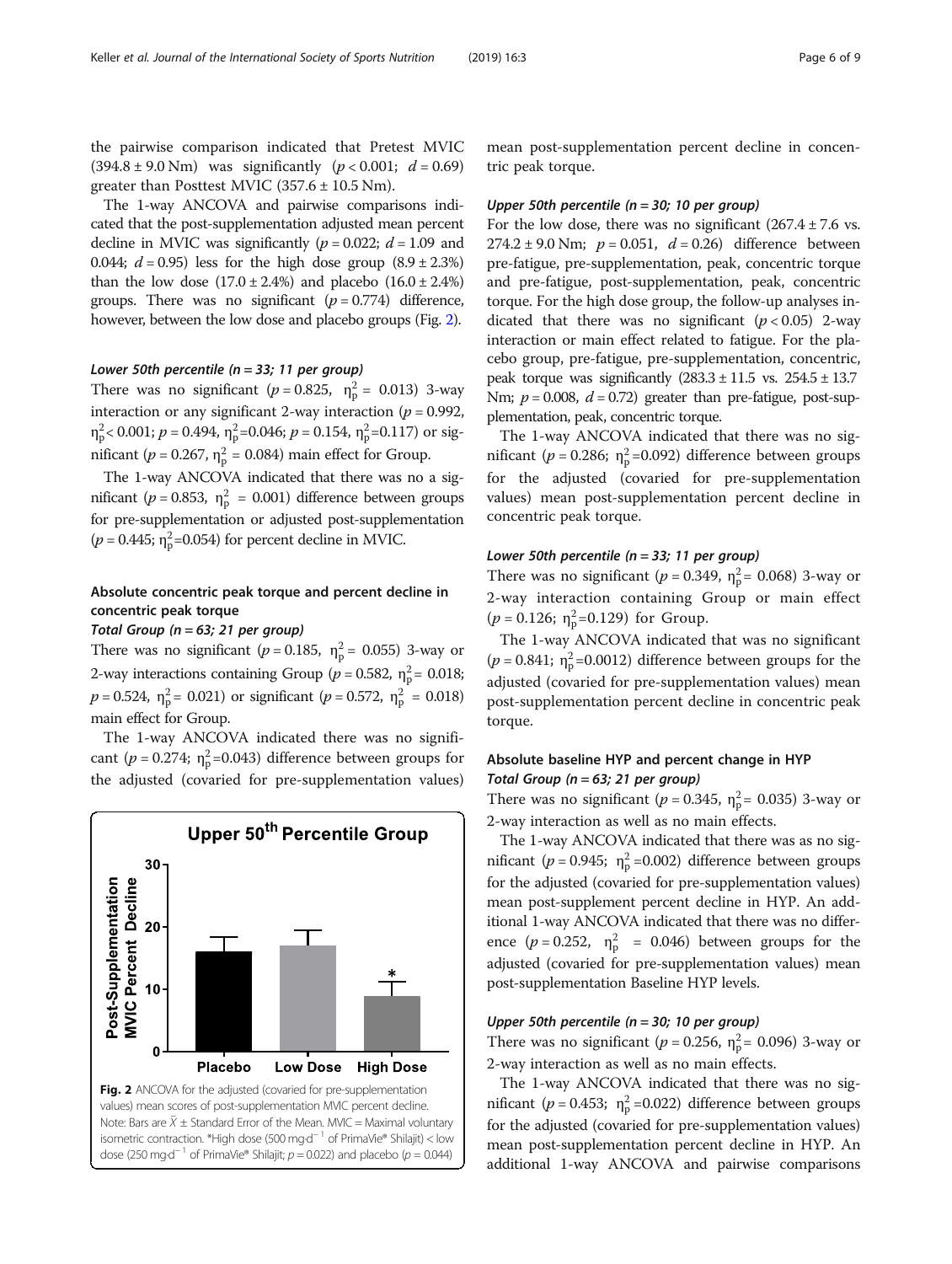## Lower 50th percentile ( $n = 33$ ; 11 per group)

and placebo group  $(2.4 \pm 0.3 \,\mu\text{g} \cdot \text{mL}^{-1})$  (Fig. 3).

There was no significant ( $p = 0.918$ ,  $\eta_{\rm p}^2 = 0.006$ ) 3-way or 2-way interaction as well as no main effect for Group. There was, however, a significant ( $p = 0.049$ ,  $\eta_{\rm p}^2 = 0.124$ ) main effect for Supplementation (collapsed across Group and Time) and the pairwise comparisons indicated that post-supplementation HYP levels  $(1.6 \pm 0.1 \,\mu\text{g}\cdot\text{mL}^{-1})$ were significantly ( $p = 0.049$ ,  $d = 0.75$ ) greater than pre-supplementation  $(1.8 \pm 0.1 \,\mu\text{g} \cdot \text{mL}^{-1})$ .

The 1-way ANCOVA indicated that there was no significant ( $p = 0.760$ ;  $\eta_p^2 = 0.019$ ) difference between groups for the adjusted (covaried for pre-supplementation values) mean post-supplementation percent decline in HYP. An additional 1-way ANCOVA indicated that there was no  $(p = 0.597, \eta_p^2 = 0.010)$  difference between groups for pre-supplementation Baseline HYP levels as well as no difference ( $p = 0.540$ ,  $\eta_p^2 = 0.042$ ) between groups for the adjusted (covaried for pre-supplementation values) mean post-supplementation Baseline HYP levels.

#### **Discussion**

The present study indicated that consuming  $500 \text{ mg} \cdot \text{d}^{-1}$ of PrimaVie® Shilajit for 8 weeks had favorable effects on the retention of maximal muscular strength following a fatiguing task. Specifically, for the total group ( $n = 63$ ; 21 per group), the percent decline in MVIC following the



fatiguing protocol was less for the 500 mg  $\cdot$  d<sup>-1</sup> of Prima-Vie® Shilajit group than the 250 mg  $\cdot$  d<sup>-1</sup> group. In addition, the examination of the sub-sample of subjects in the upper 50th percentile of MVIC indicated that the high dose group was more resistant to fatigue and retained a greater level of maximal muscular strength than both the low dose and placebo groups.

The present study is the first to examine the effects of PrimaVie® Shilajit supplementation on fatigue-related performance outcomes using a resistance exercise model. Previous studies, however, have examined the effects of PrimaVie® Shilajit supplementation on mitochondrial indices of exercise performance that may have implications for the finding of the present study. For example, Bhattacharyya et al. [\[5\]](#page-8-0) used a forced swimming task in mice to examine the effects of PrimaVie® Shilajit supplementation on indices of mitochondrial function including post-exercise muscle ATP concentration and adenylate energy charge. Oral PrimaVie® Shilajit supplementation (30 mg · kg<sup>-1</sup> of body weight for 4 days) resulted in a significantly greater  $(p < 0.001)$  post-exercise ATP concentration of  $0.49 \pm 0.05$  µmol ·  $g^{-1}$  of muscle compared to  $0.25 \pm 0.05$  µmol ·  $g^{-1}$  for the swimming only group without PrimaVie® Shilajit supplementation [\[5\]](#page-8-0). Furthermore, the adenylate energy charge, which is an index of the energy status of the cell and depends on the relative concentrations of ATP, adenosine diphosphate, and adenosine monophosphate, was significantly ( $p < 0.05$ ) greater post-exercise for the PrimaVie® Shilajit supplementation plus swimming group (0.62 ± 0.06 units) compared to the swimming only without PrimaVie® Shilajit supplementation  $(0.52 \pm 0.04 \text{ units})$ . Bhattacharyya et al. [\[5](#page-8-0)] hypothesized that the augmented mitochondrial function, improved energy status, and upregulated ATP synthesis were the result of PrimaVie® Shilajit supplementation due to "…its potent electron transfer capacity and antioxidant activity" (p.823). The enhanced mitochondrial function reported by Bhattacharyya et al. [[5](#page-8-0)] may explain the improved resistance to fatigue found in the present study for the  $500 \text{ mg} \cdot d^{-1}$  PrimaVie® Shilajit group, since Krustrup et al. [\[21](#page-8-0)] demonstrated that mitochondrial respiration contributes to the resynthesis of ATP during high intensity leg extension muscle actions similar to those used during the fatiguing protocols in the present study. Furthermore, given the beneficial findings for the upper 50th percentile of MVIC group in the present study, this explanation may be particularly applicable to athletes and/or individuals involved in resistance training. Improved mitochondrial functioning may also explain the findings of a recent unpublished, pilot study of six adult humans that found improved performance on the Harvard Step Test following 15 days of supplementation with 200 mg of PrimaVie® Shilajit [\[4,](#page-8-0) [22](#page-8-0)].

The results of this study indicated that 8 weeks of PrimaVie® Shilajit supplementation had no effects on the pre-fatigue MVIC, pre-fatigue concentric peak torque, or body weight values. The current study, however, involved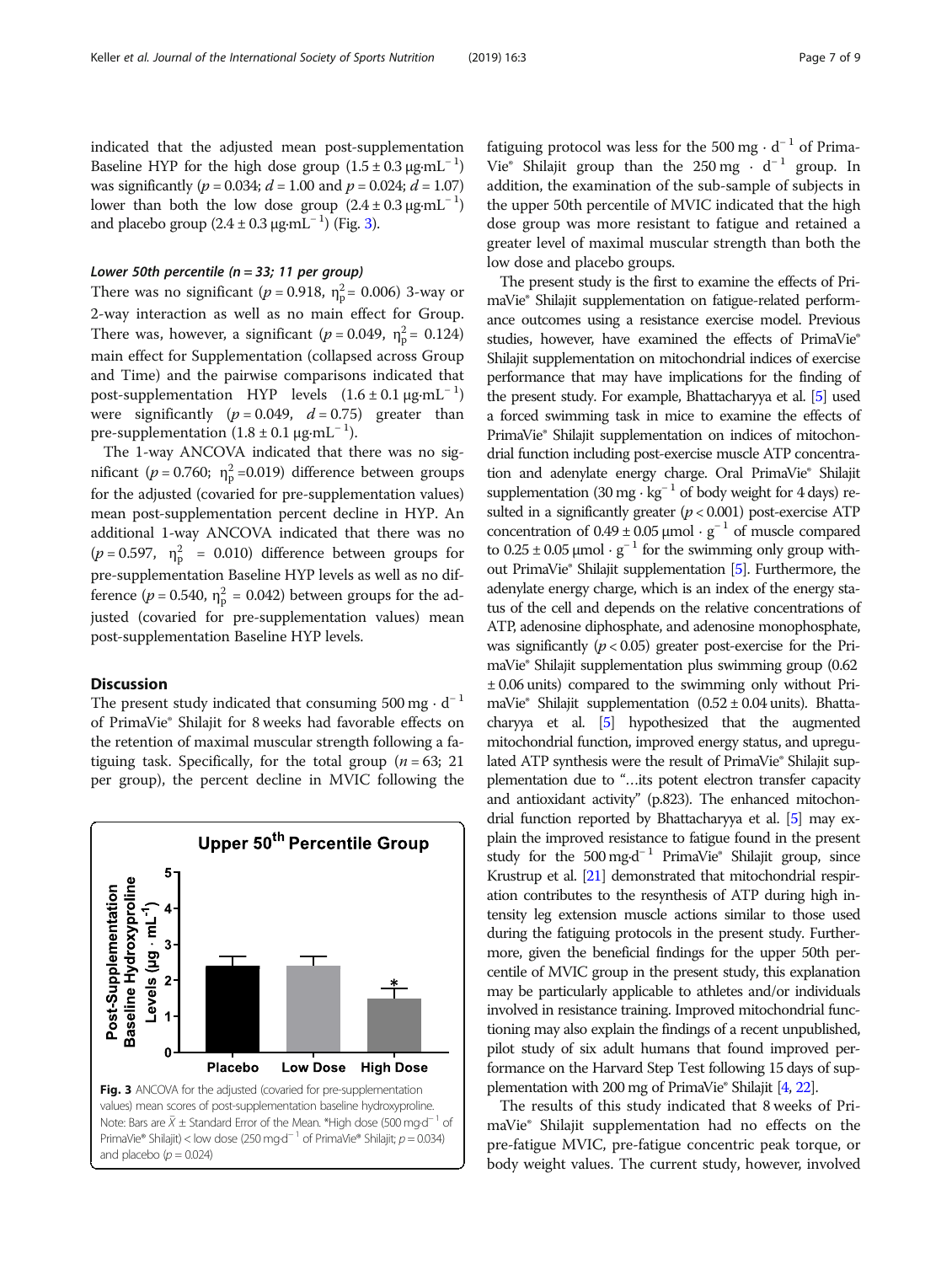PrimaVie® Shilajit supplementation only, but did not include a structured resistance training program. It is possible that PrimaVie® Shilajit in conjunction with resistance training may enhance strength gains as well as increases in muscle mass and body weight due to its effect on circulating testosterone levels. Pandit et al. [[6](#page-8-0)] reported that 500 mg · d<sup>−</sup> <sup>1</sup> PrimaVie® Shilajit for 90 days increased baseline testosterone  $(4.84 \pm 1.54 \text{ ng} \cdot \text{mL}^{-1})$ , free testosterone  $(15.36 \pm 7.17 \text{ pg} \cdot \text{ mL}^{-1})$ , and dehydroepiandrosterone  $(145.09 \pm 53.17 \,\mu g \cdot dL^{-1})$  by 20.45, 19.14, and 31.35%, respectively in healthy adult men. The current study, however, did not measure hormonal responses. Based on the current findings as well as those of Pandit et al. [\[5](#page-8-0)], future studies should examine the effects of Shilajit supplementation on hormonal and muscular performance responses.

The current findings indicated that for the sub-sample of subjects in the upper 50th percentile for pre-supplementation HYP, the 8 weeks of PrimaVie® Shilajit supplementation at  $500 \text{ mg} \cdot \text{d}^{-1}$  resulted in a 29% post-supplementation decrease in baseline HYP. The reduced baseline HYP suggested a reduction in collagen degradation following supplementation. Previous studies [\[15](#page-8-0), [16,](#page-8-0) [23,](#page-8-0) [24](#page-8-0)] have used HYP as an indirect indicator of collagen degradation from muscle and connective tissues. Exercise-induced muscle damage and soreness [[25\]](#page-8-0), connective tissue disruption [\[26](#page-8-0)], and elevated HYP [\[23](#page-8-0), [27\]](#page-8-0) often result from eccentric, but not concentric, muscles actions. The lack of acute (baseline versus 48 h post-exercise) changes in HYP in the present study following the pre-supplementation and post-supplementation fatiguing work bouts were likely due to the use of concentric-only muscle actions, which typically cause little or no muscle damage [\[25](#page-8-0), [28\]](#page-8-0). Thus, the present findings suggested that the post-supplementation reduction in baseline HYP was due to a decrease in collagen degradation associated with connective tissues, but not muscle, and that 8 weeks of PrimaVie® Shilajit supplementation at  $500 \text{ mg} \cdot d^{-1}$  supported connective tissue health associated with tendons and ligaments [[29\]](#page-8-0). Recently, Das et al. [\[1](#page-8-0)] found that 8 weeks of PrimaVie® Shilajit supplementation at 500 mg·d<sup>-1</sup> increased mRNA expression of collagen, the major structural protein in the skeletal muscle extracellular matrix, which accounts for 6% of the weight of tendinous muscle. Thus, the present findings, in conjunction with Das et al. [\[1](#page-8-0)], may have implications for competitive and recreational athletes involved in high volumes of chronic exercise who exhibit elevated exercise-induced collagen degradation [\[30](#page-8-0)–[32\]](#page-8-0).

Limitations to the current study include utilizing only a healthy, uninjured, young, convenience sample of men, whose results may not be representative of other populations. In addition, the current study's protocol only included concentric muscle actions. Perhaps, there are different patterns of responses as a result of eccentric muscle actions. Furthermore, the present study measured serum HYP at baseline and 48-h posttest. Thus, the current study was unable to differentiate between muscle and tendon collagen degradation, however, concentric muscle actions typically do not elicit muscle damage. In addition, a detailed amino acid analysis was not conducted, which would have identified potential confounding nutrient-related differences in collagen degradation. That is, despite overall protein being similar between the groups, potential differences in protein composition were not accounted for and could have affected HYP concentrations. Also, the current study did not measure the serum concentration of the main bioactive ingredients of Shilajiit, fulvic acid as well as free and conjugated dibenzo-α-pryones. Thus, future investigations should measure the bioactivity of these ingredients to better explain performance-related adaptations. In addition, future studies should examine the effects of Shilajit supplementation in patient populations (i.e. Padget's disease, Ehlers-Danos Syndrome, Osteogenesis Imperfecta) that are characterized by impaired collagen function as well as exercise conditions that cause muscle damage such as high intensity eccentric muscle actions in healthy individuals.

#### Conclusions

In summary, the results of the present study demonstrated that 8 weeks of PrimaVie® Shilajit supplementation at 500 mg·d<sup>-1</sup> promoted the retention of muscular strength following the fatiguing protocol and decreased baseline HYP in the upper 50th percentile group. These findings were particularly associated with the stronger subjects and those with the highest pre-supplementation levels of baseline HYP. Thus, 8 weeks of PrimaVie® Shilajit supplementation at 500 mg⋅d<sup>-1</sup> elicited favorable muscle and connective tissue adaptations. There is, however, a limited amount of available research related to Shilajit supplementation in human subjects and the current findings should be viewed within the limitations of the design of this study. Future investigations should further examine the potential ergogenic effects of Shilajit supplementation under various exercise conditions.

#### Abbreviations

ATP: Adenosine triphosphate; DBP: Dibenzo-alpha-pyrones; ECM: Extracellular matrix; HYP: Hydroxyproline; ICC: Intraclass correlation coefficient; MVIC: Maximal voluntary isometric contraction; SEM: Standard error of the measurement

#### Acknowledgements

We would like to thank all the subjects for their participation. In addition, we would like to thank Dr. Sophie Alvarez and technicians of the Proteomics and Metabolomics Facility at the Center for Biotechnology/ University of Nebraska - Lincoln for their contribution.

#### Funding

The project was funded by Natreon Inc.